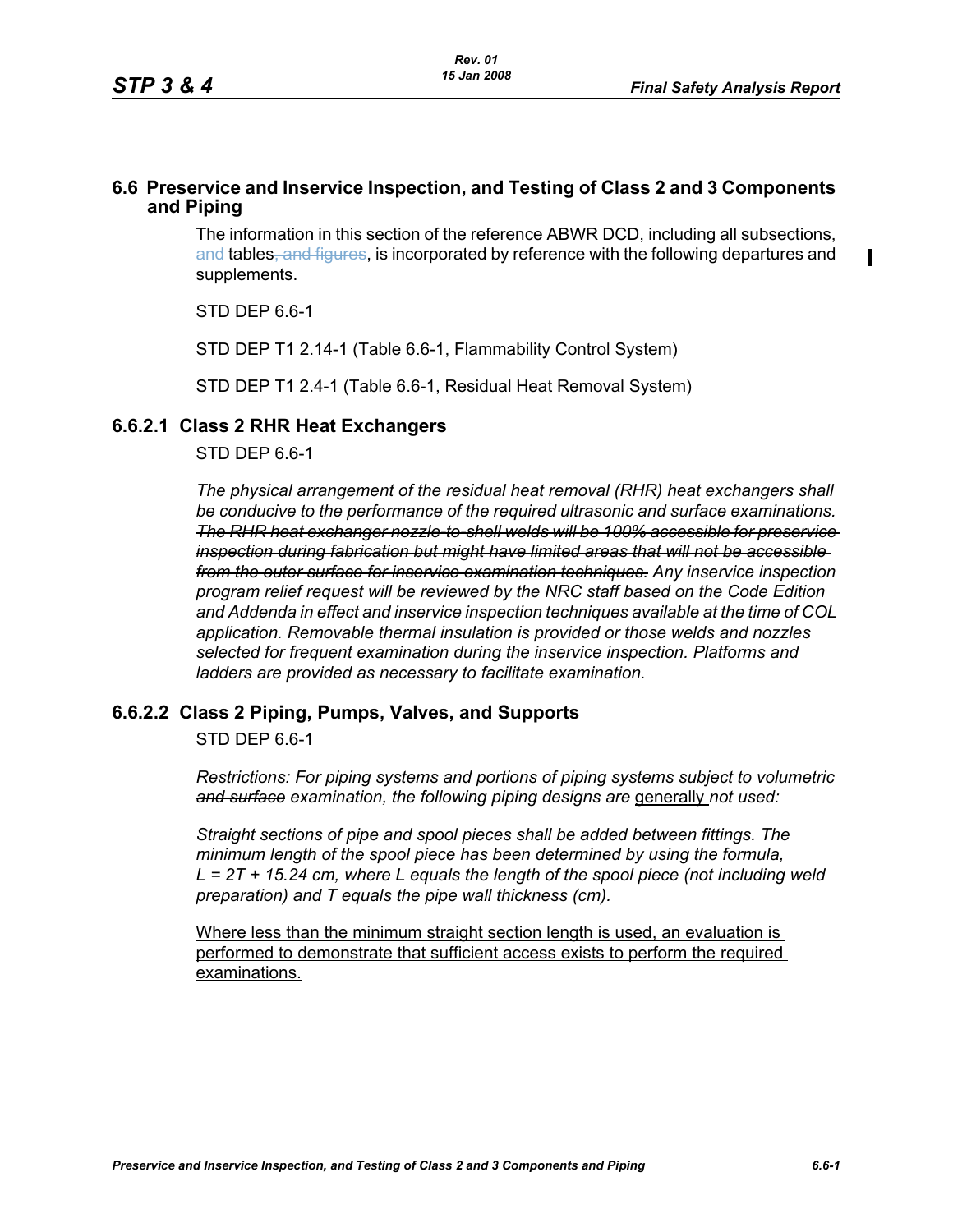# **6.6.9 COL License Information**

## **6.6.9.1 PSI and ISI Program Plan**

The following site-specific supplement addresses COL License Information Item 6.10.

STPNOC will prepare a comprehensive plant-specific PSI and ISI program plan. This plan is outlined in reference ABWR DCD Section 6.6 for  $e$ Class 2 and 3 components and in reference ABWR DCD Section 5.2 for  $eC$  lass 1 components. This plan will be submitted to the NRC at least 12 months prior to commercial power operation for the respective unit, based on the final as-built plant configuration, addressing specific welds, bolting, pipe supports, etc. There will be a separate plan for Unit 3 and for Unit 4. (COM 6.6-1)

The initial inservice examinations conducted during the first 120 months of operation will comply, to the extent practical, with the requirements of the ASME B&PV Code Section XI Edition and Addenda incorporated by reference in 10 CFR 50.55a(b) on the date 12 months prior to the date of issuance of the operating license, subject to modifications listed by the reference sections.

The inservice examinations conducted throughout the service life of the plant will comply, to the extent practical, with the requirements of the ASME B&PV Code Section XI Edition and Addenda incorporated by reference in 10 CFR 50.55a(b) 12 months prior to the start of the inspection interval, subject to limitations listed by the reference sections.

### **6.6.9.2 Access Requirement**

The following standard supplement addresses COL License Information Item 6.11.

The plans for NDE during design and construction are incorporated in order to meet all access requirements of the regulations, per IWC 2500 and IWD 2500 (Subsection 6.6.2). As an integral part of the design process, the access requirements are incorporated in the applicable specifications.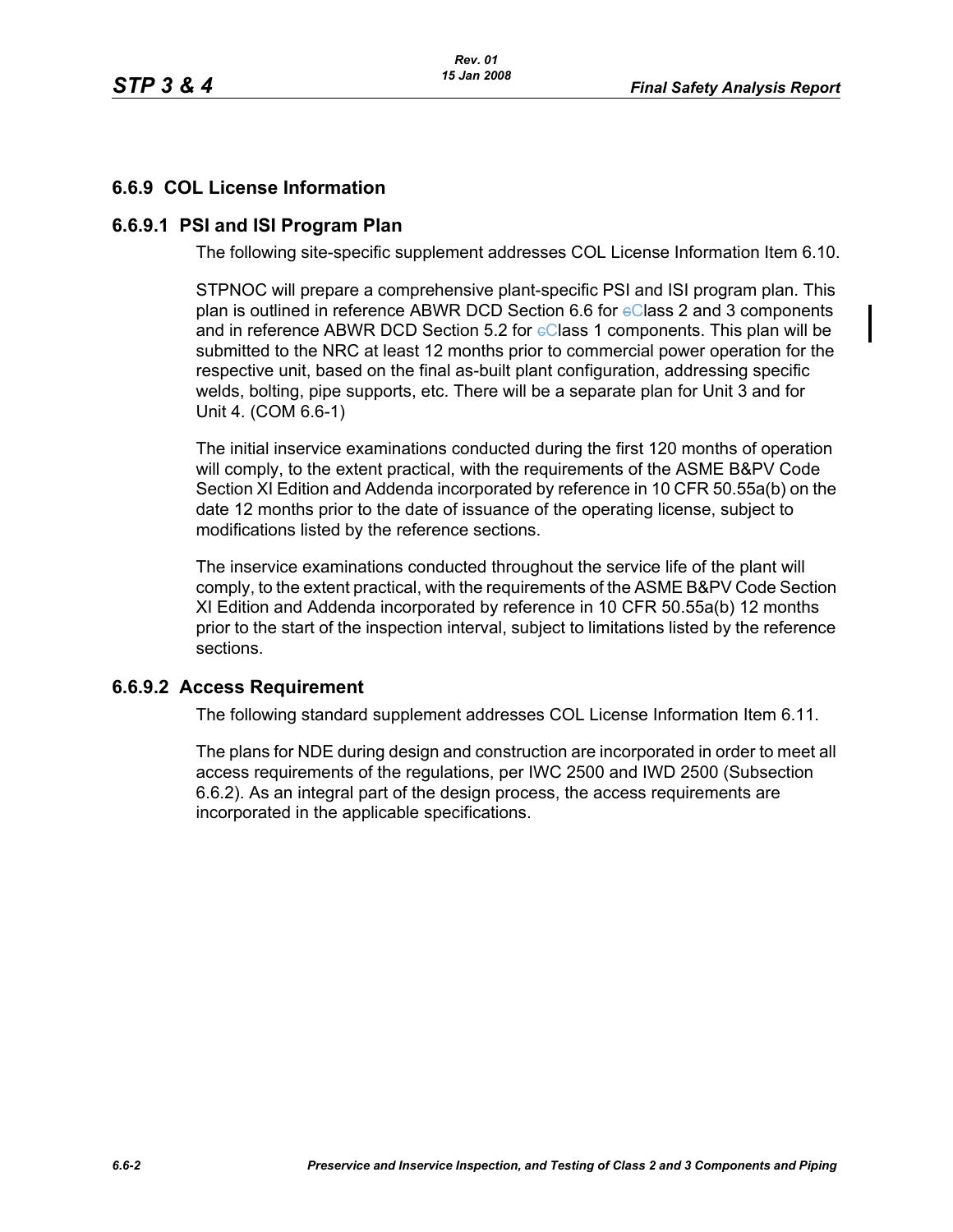|                                                          | $STP38 + 4$               |                                                                                 |                                              |                      |                               |                                                                                                                                                                                                                                | <b>Rev.</b> 01<br>15 Jan 2008                |                         |                               | <b>Final Safety Analysis Report</b> |
|----------------------------------------------------------|---------------------------|---------------------------------------------------------------------------------|----------------------------------------------|----------------------|-------------------------------|--------------------------------------------------------------------------------------------------------------------------------------------------------------------------------------------------------------------------------|----------------------------------------------|-------------------------|-------------------------------|-------------------------------------|
|                                                          | Method<br>Exam            |                                                                                 | $4 + 2$                                      | $4-3$                | $4-3$                         |                                                                                                                                                                                                                                | <b>AT2</b>                                   | $4-3$                   | 443                           |                                     |
|                                                          | <b>Items Examined</b>     |                                                                                 | External Surfaces (Note<br>4                 | Welds (Note 8)       | Supports (Note 6)             |                                                                                                                                                                                                                                | External Surfaces (Note-<br>凡                | Welds (Note 8)          | Supports (Note 6)             |                                     |
|                                                          | Sec. XI Exam<br>Cat.      |                                                                                 | $\overline{a}$                               | $\frac{4}{5}$        | ₹                             | Exempted-per-<br><b>HAD-1220</b>                                                                                                                                                                                               | $\frac{4}{5}$                                | $\overline{\mathbf{a}}$ | $\mathbb{I}$                  |                                     |
|                                                          | P&ID<br>Diagram           | ਜਿ <del>gure 6.2</del><br>4 <del>0</del>                                        |                                              |                      |                               | $\overline{\mathcal{L}}$                                                                                                                                                                                                       |                                              |                         |                               |                                     |
| <b>Examination Categories and Methods</b><br>Table 6.6-1 | <b>System Description</b> | Piping-from-valves-F006A-&-B-up-to-and-<br>including the recombiner skids A & B | All pressure retaining components and piping | Integral attachments | Piping-and-Component-Supports | All Class C piping 20A, 25A, 50A, 80A and 100A Figure 6.2<br><del>test connections</del><br>SRV-discharge-line<br>small process lines<br>instrument lines<br>in-diameter, i.e.:<br>drain-lines<br>and etc.<br>ï<br>ï<br>ï<br>ï | All pressure retaining components and piping | Integral attachments    | Piping and Component Supports |                                     |
|                                                          | System Title              | Flammability<br>Control                                                         |                                              |                      |                               |                                                                                                                                                                                                                                |                                              |                         |                               |                                     |
|                                                          | Number<br>System          | \$                                                                              |                                              |                      |                               |                                                                                                                                                                                                                                |                                              |                         |                               |                                     |
|                                                          | Quality<br>Group          | $\vec{\phi}$                                                                    |                                              |                      |                               |                                                                                                                                                                                                                                |                                              |                         |                               |                                     |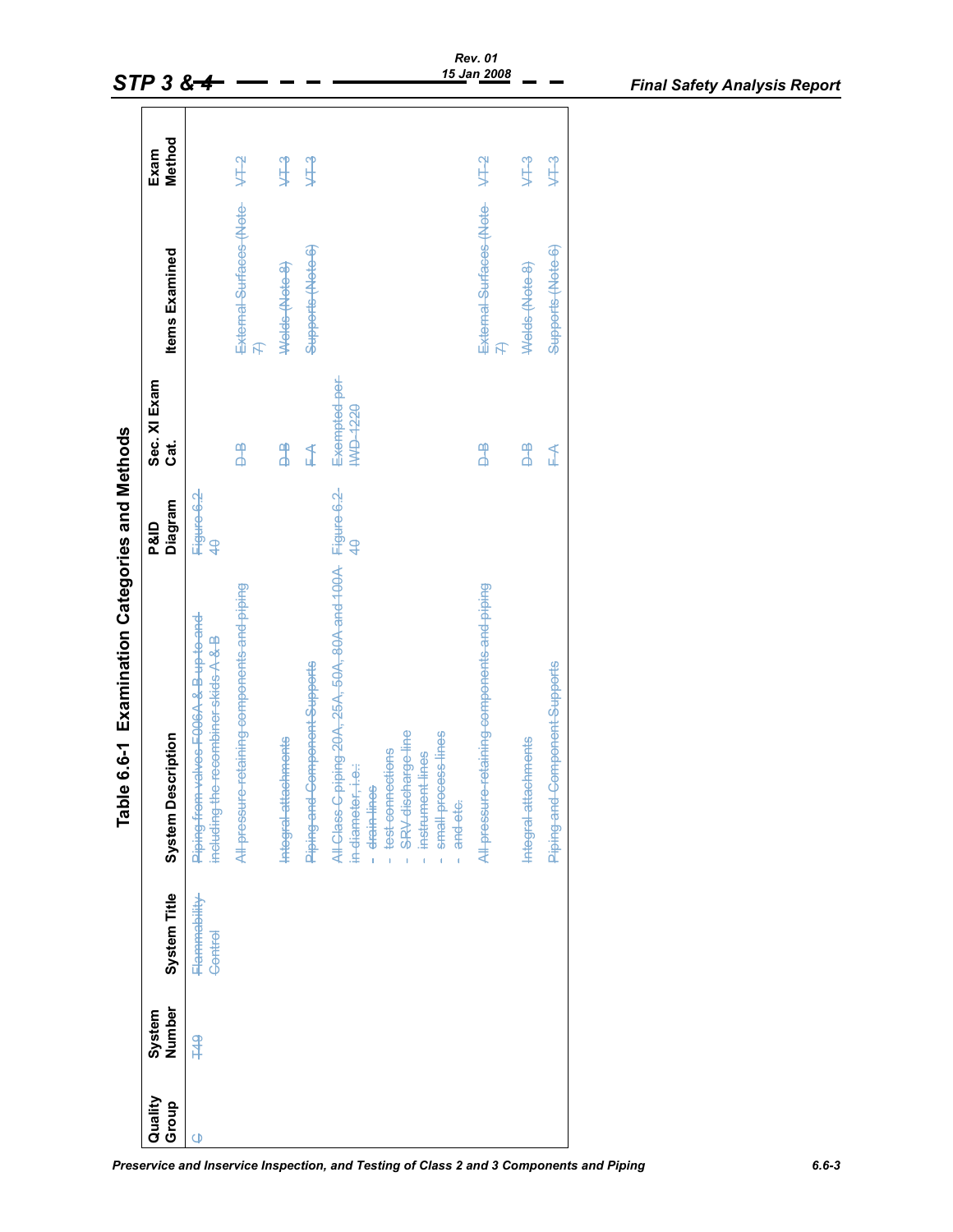|                  |                  |              | Examination Categories and Methods (Continued)<br>Table 6.6-1                                                                                                                                                               |                                    |                        |                                |                |
|------------------|------------------|--------------|-----------------------------------------------------------------------------------------------------------------------------------------------------------------------------------------------------------------------------|------------------------------------|------------------------|--------------------------------|----------------|
| Quality<br>Group | Number<br>System | System Title | <b>System Description</b>                                                                                                                                                                                                   | Diagram<br><b>P&amp;ID</b>         | Sec. XI Exam<br>්<br>ර | <b>Items Examined</b>          | Method<br>Exam |
| മ                | E11              | RHR          | 150A-RHR-022 Piping                                                                                                                                                                                                         |                                    |                        |                                |                |
|                  |                  |              | Integral attachments                                                                                                                                                                                                        |                                    | ں<br>ن                 | Welds (Note 3)                 | Σh             |
|                  |                  |              | All pressure-retaining components and piping                                                                                                                                                                                |                                    | ∓<br>ئ                 | External surfaces (Note<br>៲ົດ | $VT-2$         |
|                  |                  |              | Piping and component supports                                                                                                                                                                                               |                                    | ∱∟<br>⊾                | Supports (Note 6)              | $VT-3$         |
|                  |                  |              | to the shutdown cooling suction lines<br>FO16B-&-C-FO16A,B & C up to and including<br>Fuel pool suction lines to RHR from valves<br>of RHR $\overline{B}$ $\overline{B}$ $\overline{B}$ $\overline{A}$ , B &C<br>connection | Figure 5.4-<br>$10 \text{ sh. } 2$ |                        |                                |                |
|                  |                  |              | 300A-RHR-215 Piping                                                                                                                                                                                                         |                                    | $C-F-2$                | Welds (Note 1)                 | UT, MT         |
|                  |                  |              | 300A-RHR-114 Piping                                                                                                                                                                                                         |                                    |                        |                                |                |
|                  |                  |              | 300A-RHR-099 Piping                                                                                                                                                                                                         |                                    |                        |                                |                |
|                  |                  |              | Integral attachments                                                                                                                                                                                                        |                                    | ں<br>ن                 | Welds (Note 3)                 | ļΣ             |
|                  |                  |              | All pressure-retaining components and piping                                                                                                                                                                                |                                    | بر<br>ئ                | External surfaces (Note<br>ຜົ  | $VT-2$         |
|                  |                  |              | Piping and component supports                                                                                                                                                                                               |                                    | ∱∟<br>⊾                | Supports (Note 6)              | $VT-3$         |
|                  |                  |              |                                                                                                                                                                                                                             |                                    |                        |                                |                |